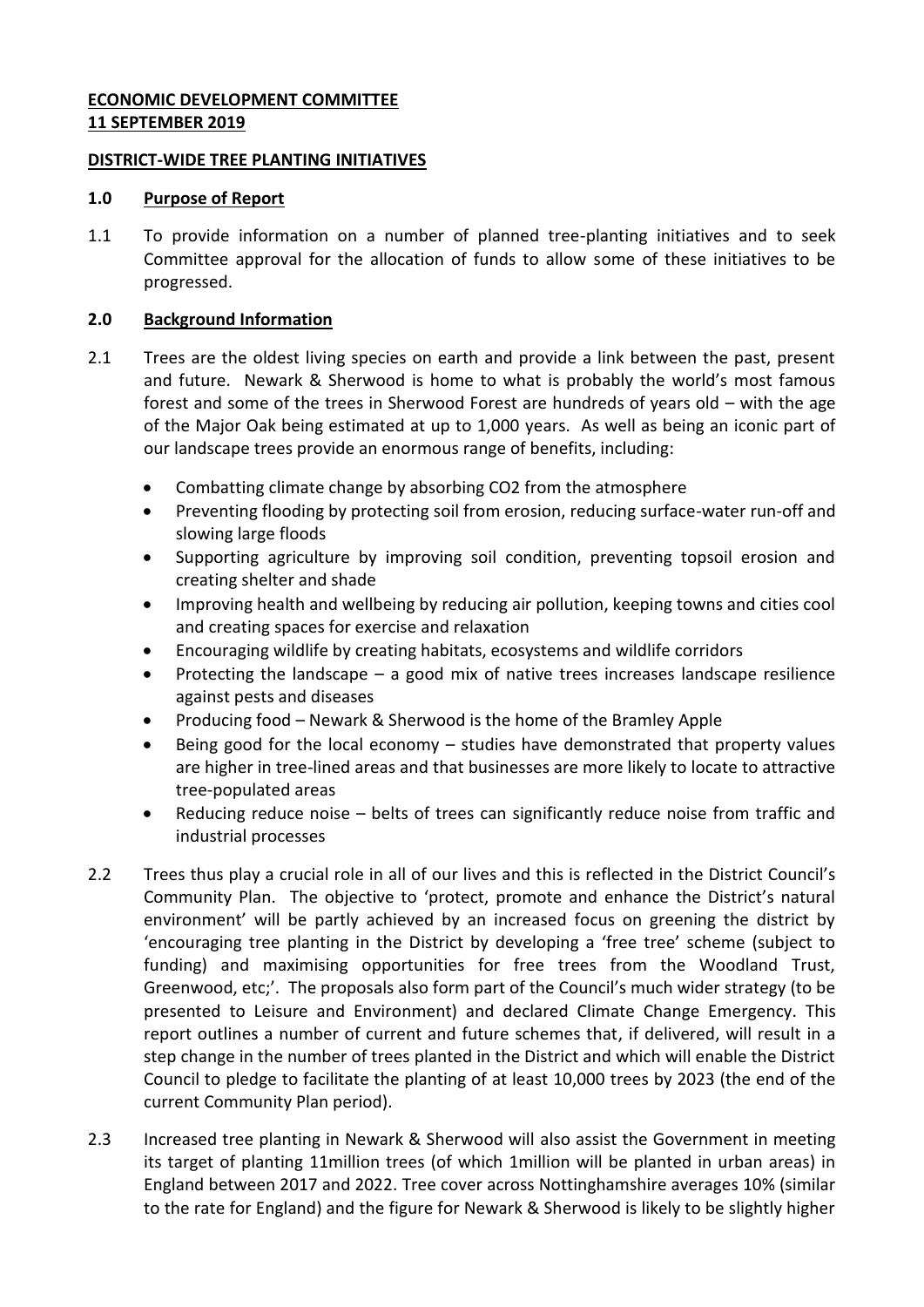than this. However away from the Sherwood area of the District there are lower levels of tree cover and the potential exists for significant new planting.

## **3.0 Proposals**

3.1 The following initiatives to encourage and promote tree planting in the District are proposed.

## 3.2 **Free Tree Scheme**.

A similar scheme to that already successfully run by local authorities such as Rushcliffe Borough Council and North West Leicestershire District Council is proposed. All applicants (who would be Newark & Sherwood residents) would be entitled to up to 2 free trees – which would be 2 year-old native specimens between 60 and 90cm in height. The trees would be bare rooted and would thus need to be planted between November and March. The cost to order and supply the trees (including an administration fee) would be in the region of 75 pence each and it is proposed that a target of giving away 10,000 trees over the next 5 years be set. The cost of the scheme would thus be £1,500pa or £7,500 over the initial 5 year life of the scheme. Community groups and schools are already able to receive up to 420 free trees from the Woodland Trust although this is a very popular scheme and applications for trees for planting this winter have already closed.

## 3.3 **Partnership Working**.

The Council will work with local businesses and community-based organisations to facilitate and carry out tree planting. Initial talks have already been held with the following organisations:

- Newark Castle Rotary Club. The Club runs a Business Partnership Initiative and their current project is to facilitate tree planting in the Newark area. The Woodland Trust have offered to provide free trees for the initiative (although the maximum number available is not yet known) and the Club is looking for a site or sites where trees can be planted.
- Newark-based food company Bakkavor. Through its Site Employee Forum Bakkavor has pledged £500 for tree planting in the Newark area in the 2019/20 tree planting season. The company has indicated that it will be happy for the District Council to decide upon appropriate sites and source the trees. Bakkavor employees would then assist with the planting of the trees. Based on the above price of 75pence per tree this would allow for the planting of over 650 small trees, however it may be that some larger trees would be planted, depending upon the sites identified.

As this initiative is progressed it is anticipated that other organisations in the District may similarly wish to become involved in tree-related projects

#### 3.4 **The Northern Forest Project**.

This Government-backed scheme aims to plant 50million trees across an area between Liverpool and Chester in the west, through Manchester, Leeds and Sheffield and across to Hull. Only a very small section of Newark & Sherwood is within the Northern Forest area however a linked project has been initiated by the Nottinghamshire Chief Executives Group. A working group has been set up and this has identified an opportunity to significantly increase tree planting across the County. Working with partners such as land owners, charities, developers and others, the group envisages an ambitious strategy that will enable a bid for funding to be submitted. To take this forward it has been agreed that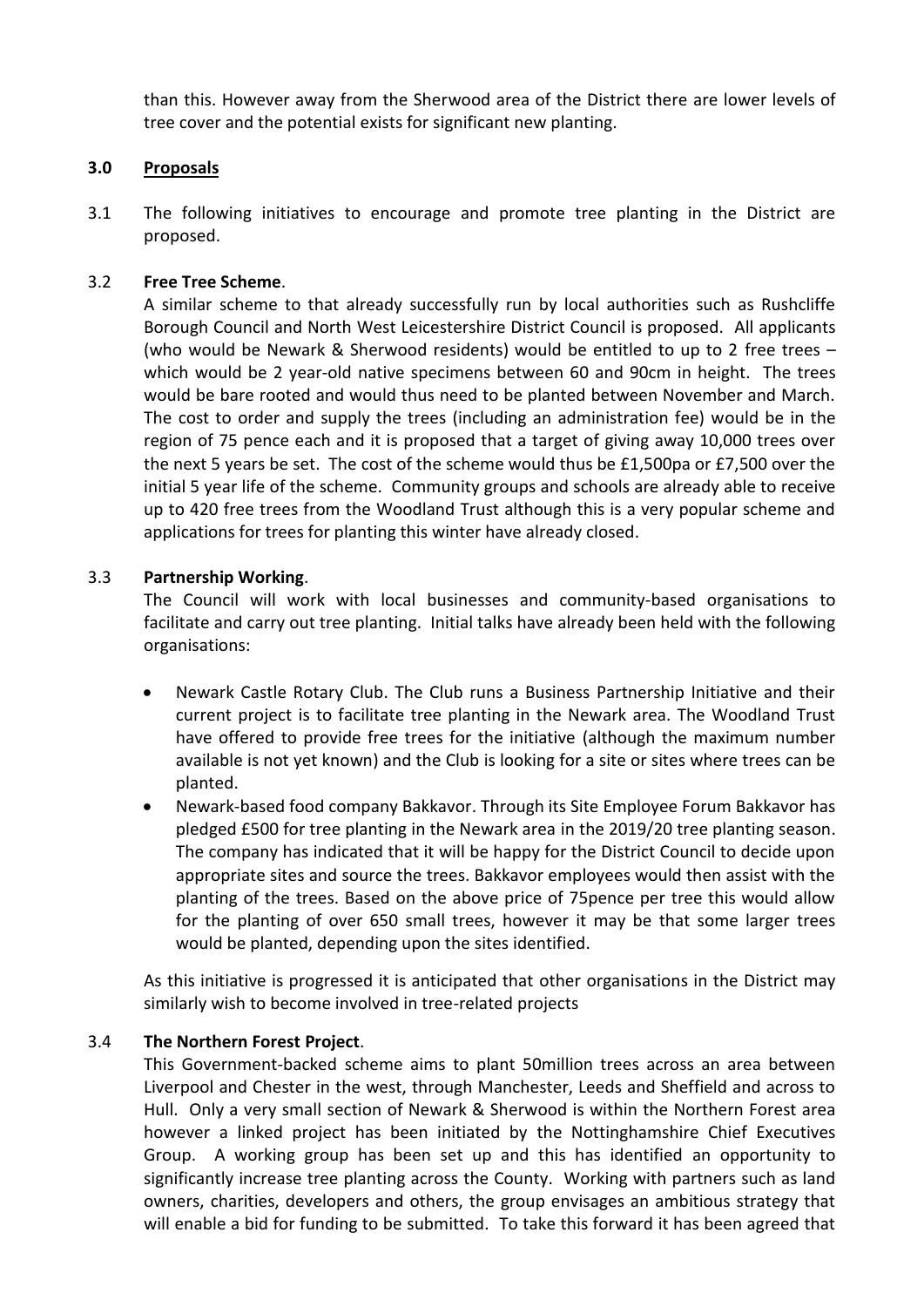there should be a conference to discuss opportunities with partners and the District Council will play a full role in this.

# 3.5 **The Urban Tree Challenge Fund (UTCF)**.

This Government initiative involves central funding of £10 million which will contribute towards the planting at least 20,000 large trees and 110,000 small trees in urban areas in England. The UTCF is open to any organisation which wants to plant trees in urban or periurban areas, as long as there is full management control of the land in question or consent to use the land for the duration of the agreement has been received. The planting location must be an urban area and in Newark & Sherwood all of our towns and large villages (those with a population of at least 2,000) qualify. Areas have been assessed as to their existing tree cover and whether they are classed as Priority People areas and applications will be scored and ranked to identify projects that will provide the greatest environmental and social benefits to an area. Value for money may also be taken into account, with additional points being awarded where applications demonstrate this. The fund provides up to 50% of the cost of planting large and small trees and their establishment costs. The remaining funding must be met through match funding, either in the form of money or labour. The deadline for applying for the first year of UTCF funding has already passed however expressions of interest are being accepted for the second year of the fund (2020). These require an approximate scheme value to be stated and in order to give the Council the best chance of succeeding in its final application, it is proposed that match funding of £7,500 be allocated as an initial amount. This will allow for at least 6,000 small trees (100-125cm in height) or at least 15 large (3m or more in height) specimen trees to be planted. Further work will need to be carried out to establish which communities in the District offer the best possibility of receiving grant funding and where potential planting sites are located.

#### 3.6 **MOREwoods**.

This Woodland Trust scheme provides 75% of the costs of large scale planting schemes (at least 500 trees planted on an area of at least 0.5ha) where the trees are planted by the landowner. Where a contractor is used to plant the trees the Trust will contribute 60% of the cost. Local authorities are eligible to apply and the Council funding described at 3.6 could also be used to match fund a MOREwoods planting scheme. An assessment will thus need to be made as to the best route for the Council to take should a sufficiently large piece of land be identified.

# 3.7 **National Tree Planting Week**.

This is the UK's largest annual tree celebration, marking the start of the winter tree planting season (November to March each year). It is organised and promoted by the Tree Council, one of the UK's leading charities for trees and this year it takes place between 23 November and 1 December. It is recommended that this week be used to promote a number of the proposed initiatives.

#### **4.0 Equalities Implications**

4.1 The free tree initiative will be available to all residents of the District. Tree planting funded through the Urban Tree Challenge Fund is likely to be targeted towards the more deprived areas of the District. Wherever possible community involvement in the planting of trees will be encouraged and this will be open to all.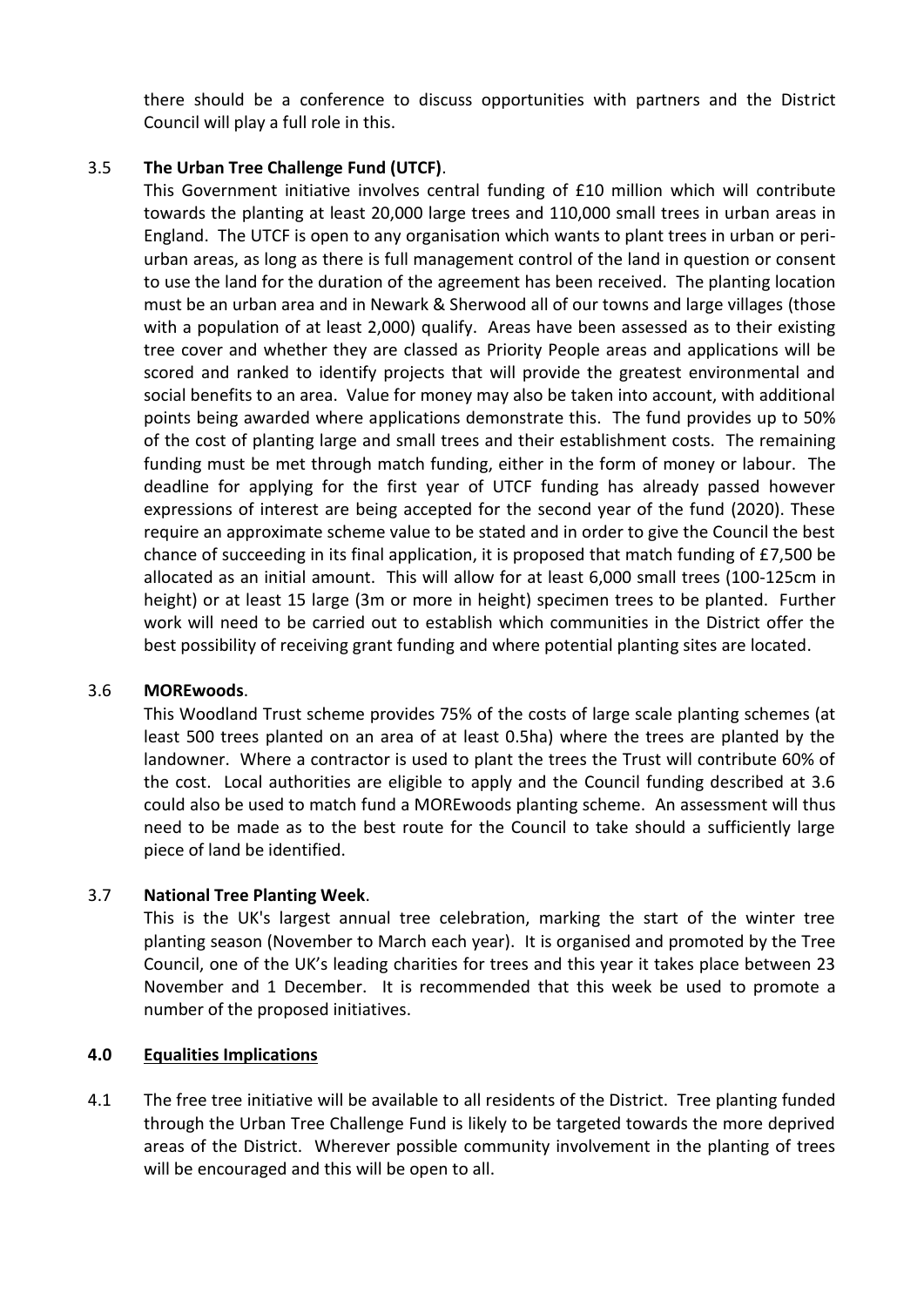# **5.0 Financial Implications** (FIN19-20/318)

5.1 The Free Tree Scheme requires £1,500 budget per year, for 5 years, with effect from the current year (2019/20). There are sufficient funds within the CSG/Enforcement reserve which could be used to fund these trees, if agreed. For the Urban Tree Challenge Fund additional budget of £7,500 will be required to match fund the government grant. This would be used over a 4 year period from 2020/21. Again, there are sufficient funds within the CSG/Enforcement reserve which could be used to fund this.

# **6.0 Community Plan – Alignment to Objectives**

- 6.1 As per para 2.2 these proposals will directly contribute towards the delivery of the Community Plan objective to 'protect, promote and enhance the District's natural environment'. They will contribute to greening the district by 'encouraging tree planting in the District by developing a 'free tree' scheme (subject to funding) and maximising opportunities for free trees from the Woodland Trust, Greenwood, etc;' and 'assist with identifying opportunities for greening urban areas'.
- 6.2 Increasing the level of tree cover in the District, making our communities more attractive places to live and work and involving local people in tree-related initiatives will also have beneficial effects on the following community Plan objectives:
	- Improve the cleanliness and appearance of the local environment
	- Increase visits to the District and the use of visitor attractions by local people
	- Enhance and sustain town centres
	- Improve the health and wellbeing of local residents
	- Increase participation with the Council and within local communities

# **7.0 Comments of Director(s)**

7.1 The initiatives proposed are a reflection of how the Council, its businesses, and its residents can collectively commit to achieving a step-change in tree planting at a local level. The proposals are welcomed.

#### **8.0 RECOMMENDATIONS that:**

- **a) the initiatives outlined in Section 3.0 of this report, including the institution of a free tree scheme and the submission of an expression of interest to the Urban Tree Challenge Fund, be supported;**
- **b) funding of £15,000 over a 5 year period be identified to support tree-planting initiatives across the District and Policy & Finance Committee be asked to ratify this spending;**
- **c) the 2019 National Tree Week be used as an opportunity to promote tree planting.**

#### Reason for Recommendations

To encourage and facilitate increased levels of tree planting across Newark & Sherwood and to deliver environmental, social and economic benefits associated with this.